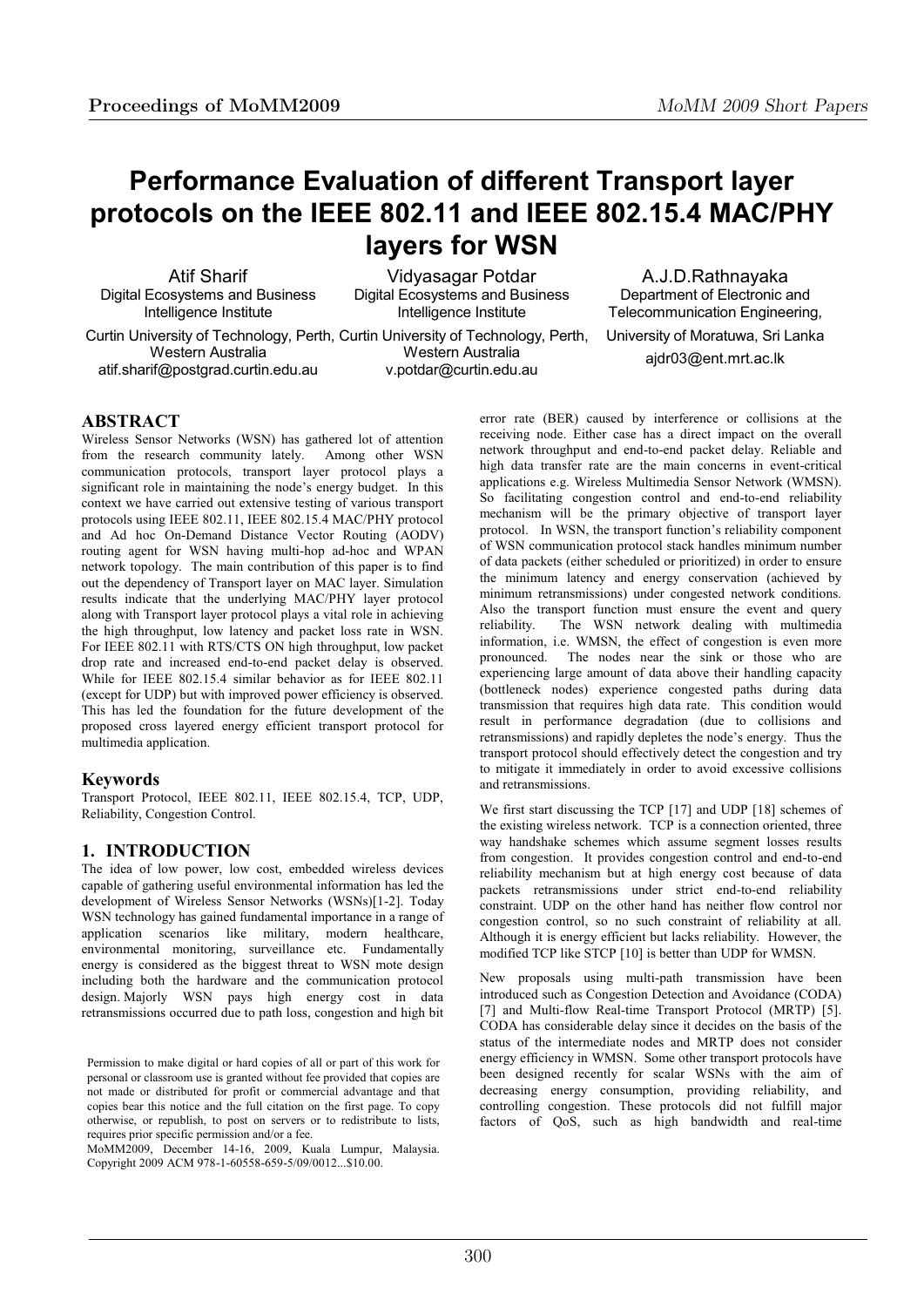communication, which are required for multimedia communication in sensor networks, e.g. RMST [9], RBC [8], and STCP [10] do not support real-time communication while providing reliability. Also, Fusion [11] is another transport protocol that is not compatible with the limited energy sources of video sensor nodes. Also existing work in transport protocol development targets either upstream (source-to-sink) [12, 13] or downstream (sink-to-source) reliability [14, 15, and 9].

In this paper we primarily focus on the role of transport agent for ensuring data delivery while keeping in the constraints of energy cost. We will test this by observing the behaviors of standard transport agents like UDP and TCP including its variants like Tahoe, Reno, NewReno, Vegas, SACK, and Fack etc over various MAC/PHY layer protocols in wireless domain using AODV [21] as a routing agent. This helps in understanding the dependence of transport layer functionality over MAC/PHY layer.

The rest of the paper is organized as follows. Problem definition is introduced in section 2 followed by section 3 where we describe the simulation setup used for observing the proposed protocol behavior. In section 4 we show the simulation results we have observed. The discussion followed by the conclusions will be presented in the section 5.

## **2. PROBLEM DEFINITION**

In wireless sensor network considerable amount of energy is consumed for per packet communication. This high energy cost is due to many factors including packet collisions at the receiving node due to transmissions from other nodes having the common destination, crosstalk: resulting in high bit error rate (BER), congestion, route failure etc. All these factors contribute to high energy cost, increased end-to-end packet delay and lower throughput of the system.

To cut down the overall networks energy budget and likewise to enhance the effective throughput of the system by minimizing the end-to-end packet delay we have to envisage a transport protocol that takes all these effects into account. Indeed the envisaged transport protocol actually can get most of the information from the MAC/PHY layer. So the purpose of the simulation is to evaluate the existing standard transport protocols for wireless scenario. This simulation helps us in better understanding of the above said performance limiting features and would allow us to possibly look for new dimensions in transport protocol designing for WSN.

## **3. SIMULATION SETUP AND PERFORMANCE METRICS**

## **3.1 Network Plan**

In this section we will describe the network plan which will be used in extensive functionality testing of UDP, TCP and its variant like Tahoe, Reno, NewReno, Vegas, SACK, and Fack etc for WSN. The network topology (homogeneous by nature) we have used is shown in the Fig 1 and is comprised of 9 wireless sensor nodes placed in open/free space environment. Node 0, 1, 2 and 3 are considered as source nodes having TCP/TCP variants or UDP as transport agents and File Transfer Protocol (FTP) or Constant Bit Rate (CBR) as traffic sources. The packet size is considered to be 1KB in each case and in CBR the data rate is set to 400Kbps for effective utilization of the bandwidth. The Node 8

acts as a sink while rest of the nodes act simply as relay nodes (only involved in routing). The motive of the test setup is to evaluate the dependence of transport protocol on MAC/PHY layer by measuring the network's throughput, packet loss ratio, end-toend packet delay and energy behavior of nodes by employing the node's energy model.



**Fig1. The Network topology used for evaluation** 

#### **3.2 Radio Propagation Model (RPM)**

The RPM is generally used to predict received packet power, which is entirely decided by the path loss  $(L)$ , the loss covered by the distance between the transmitter *(tx)* and receiver *(rx)*. If the received packet power is above than certain threshold limit then it is considered as successfully received packet else the packet is considered to be erroneous and dropped. We used open space scenario for our simulation. In open space the receiving node at a distance'd' from the transmitter receives signal from a direct path as well as from ground reflections. And for our network we will use the *TwoRayGround* as radio propagation model. This model considers both the ground reflections and direct path. For this case the received signal power P at the receiver  $(rx)$  is given by  $P_{rx}$ [19, 20]

$$
P_{rx} = \frac{P_{tx} \cdot G_{tx} \cdot G_{rx} \cdot h_{tx}^{2} \cdot h_{rx}^{2}}{d_{tx - rx}^{4} \cdot L}
$$
 (eq 1)

Where  $G_{tx}$   $G_{rx}$  is the cumulative gain of the transmitting and receiving antenna,  $h_{tx}$  &  $h_{rx}$  are the effective heights of transmitting and receiving antennas,  $d_{\text{tr},\text{tr}}$  is the distance between transmitter and receiver node and L is called the path loss.

Before going to find the signal to noise ratio (SNR) threshold at the receiver as we mentioned above we first shortly define the interference region, the region linked to the receiver having radii  $d<sub>int</sub>$ , in which the receiving node may be interfered with another transmission (interfering transmission power  $P_{int}$ ) from a hidden node at a distance d<sub>int</sub> from it. So the SNR threshold (SNR\_Thres) at the receiver is given by the following equation [20]

$$
SNR_{rec} = \frac{P_{rx}}{P_{\text{int}}} = \left(\frac{d_{\text{int}}}{d_{\text{r-rx}}}\right)^4 \geq SNR\_Thres
$$

(for successful reception)

$$
(Eq. 2)
$$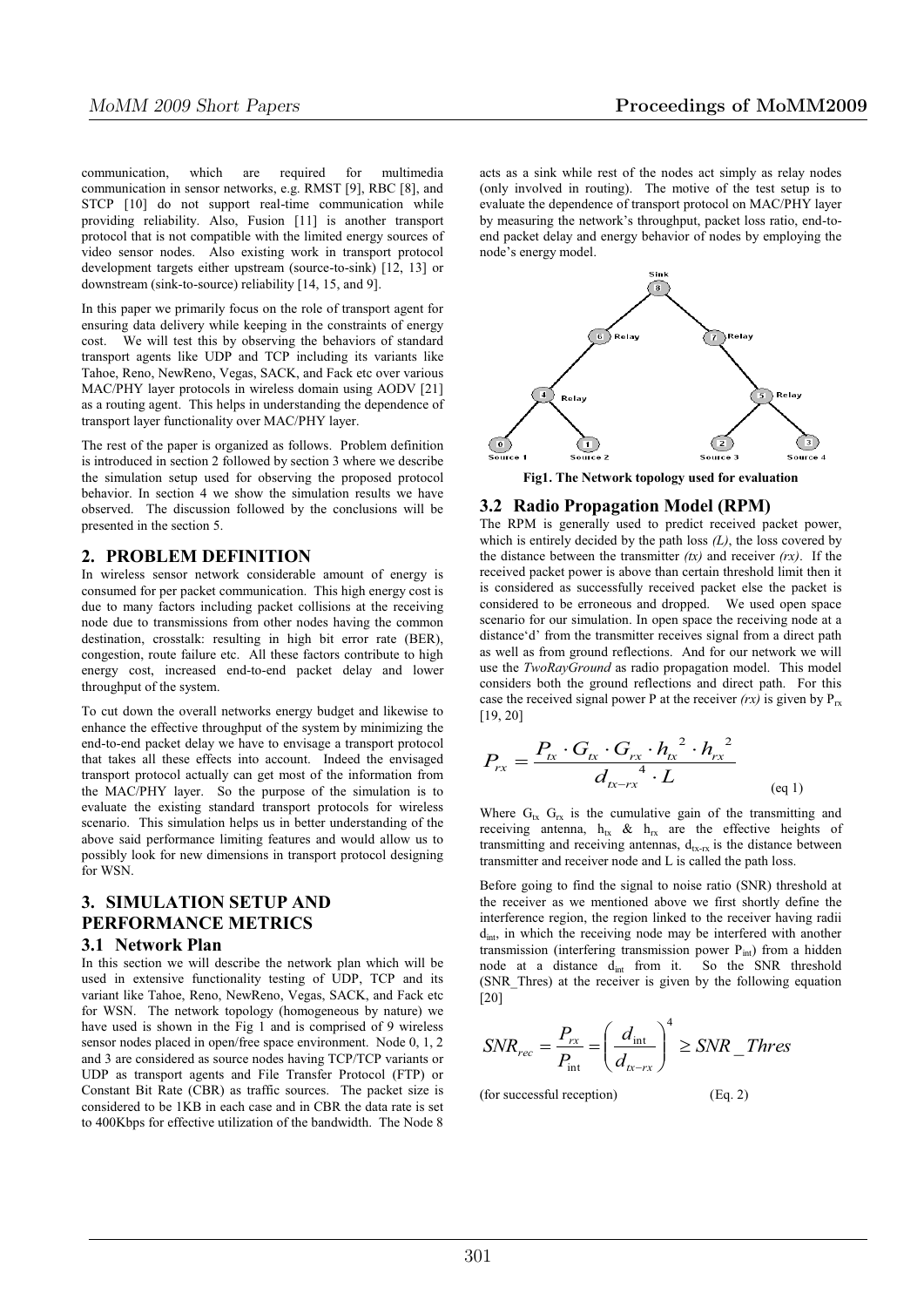So to avoid the packet collision at the MAC level due to hidden node (also called interfering node) the d<sub>int</sub> [20] should be

$$
d_{\rm int} \ge \sqrt[4]{\text{SNR\_Thres}} \cdot d_{tx-rx}
$$
 (Eq. 3)

By the proper selection of the dint, hidden nodes appear out of the receiving node's interference region and this minimize the effect of packet collisions at the receiving node due to transmissions from hidden nodes. So in this case the receiving node is insensitive to the hidden node's communication and this would result in a collision free communication. So it is an important point to consider d<sub>int</sub> while network design.

#### **3.3 MAC Protocol**

We used IEEE 802.11[4] and IEEE 802.15.4 [3] as MAC/PHY layer standards. Both protocols use Carrier Sense Multiple Access with Collision Avoidance (CSMA/CA) for carrier sensing and collision avoidance and operates in 2.4GHz ISM band. In IEEE 802.11 we also exploit the use of Request to Send frame/Clear to Send frame (RTS/CTS) for avoiding the hidden node problem in ad-hoc network.

Normally we take SNR Thres  $= 10$  for quality reception, so from eq3 we will get

$$
d_{\text{int}} \ge 1.778 * d_{tx-rx}
$$
 (Eq. 4)  

$$
d_{tx-rx} \ge 0.5624 * d_{\text{int}}
$$
 (Eq. 5)

Although by making carrier sensing region having radius  $d_{cs} > d_{int}$ we can avoid collision since the interfering node actually have to wait for the carrier for its transmission, which is currently being used by the main transmitting node. However this substantially degrades the overall system throughput. Similarly by setting  $d_{cs}$  = d<sub>int</sub> avoids the use of RTS and CTS. So we have to compromise in between the two thresholds.

#### **3.4 Energy Model**

To test the energy efficiency of the transport layer protocols for WSN using IEEE802.11 [4] and IEEE802.15.4 [3] as MAC/PHY layer standards and Ad hoc On-Demand Distance Vector Routing (AODV) as routing agent we employ the energy model in our simulations. Since every node consumes some power during transmission, reception and idle state, this model helps in keeping track of the energy graph of individual node. The purpose is to check the effectiveness of the transport protocol from the energy consumption point of view. Since more retransmissions from a particular node as a result of packet collisions due to blind node or poor SNR due to bad channel quality would result in rapid depletion of node's energy.

#### **3.5 Performance metrics**

The performance of various transport protocols is evaluated against the following metrics

1. Average end-to-end throughput: It is defined as the ratio of data send by all the potential sources to the data received by the sink by taking into account the channel bandwidth.

2. Average end-to-end packet delay: It is defined as the total time a packet would take from the source to sink (end-to-end).

includes all the possible delays as a result of queuing, MAC layer retransmissions, propagation delays and transfer time.

3. Percentage Average data loss: It is defined as ratio of the data loss (difference of send and received data) to the send data multiplied by 100. The main contributors of data loss are collisions at the receiving end in the presence of blind nodes, congestion and link failure due to node's energy depletion. Here we also take into account the effect of collisions due to blind nodes.

4. Average Power consumed: It is defined as the average power, in Watts, consumed by the source, relay and sink nodes during the data communication over wireless channel including the possible retransmissions at the PHY/MAC level.

Using equations 1-5 we will now design a wireless network comprised of 9 nodes and will then test the functionality of UDP, TCP and its variant like Tahoe, Reno, NewReno, Vegas, SACK, and Fack against the performance metrics as mentioned in section 3.5.

## **4. SIMULATION RESULTS**

In this simulation we have used Network Simulator NS-2 [16] and we consider that the entire multi-hop network is comprised of 9 nodes as an ad-hoc network for the case of IEEE 802.11 and multi hop WPAN for the case of IEEE 802.15.4 (Sink (node 8) act as a PAN coordinator). For these wireless setups we performed the extensive analysis of total throughput, end-to-end packet delay and the average power consumed by the source, relay and sink nodes. In this simulation setup we focused more on results from practical perspective and for this we have used the following parameters listed in the Table 1.

| <b>Table1. Wireless Sensor Network Parameters</b> |  |
|---------------------------------------------------|--|
|---------------------------------------------------|--|

| Parameter                          | <b>Values</b>           |
|------------------------------------|-------------------------|
| Frequency                          | $2.472e+9$              |
| Propagation model                  | TwoRayGround            |
| <b>Transport Protocols</b>         | <b>TCP-SACK</b><br>UDP, |
|                                    | TAHOE,<br>VEGAS.        |
|                                    | RENO, NEW-RENO,         |
|                                    | <b>FACK</b>             |
| <b>MAC</b>                         | IEEE802.11 and          |
|                                    | IEEE802.15.4            |
| RX Threshold                       |                         |
| IEEE802.11 (node separation 250m)  | 1.296e-10 W             |
| IEEE802.15.4(node separation 50m)  | 3.73066e-9 W            |
| Routing agent                      | <b>AODV</b>             |
| Ifqlen (Queue length at MAC level) | 200 packets             |
| <b>Energy Model</b>                | Yes                     |
| CP Threshold                       | 10                      |
| CS Threshold                       |                         |
| <b>IEEE802.11</b>                  | 1.1664e-10W             |
| IEEE802.15.4                       | 3.357594e-9W            |
| Node initial power                 | 100 W                   |
| Node idle power consumption        | 712e-6 W                |
| Node rx power consumption          | 35,28e-3 W              |
| Node tx power consumption          | 31.32e-3W               |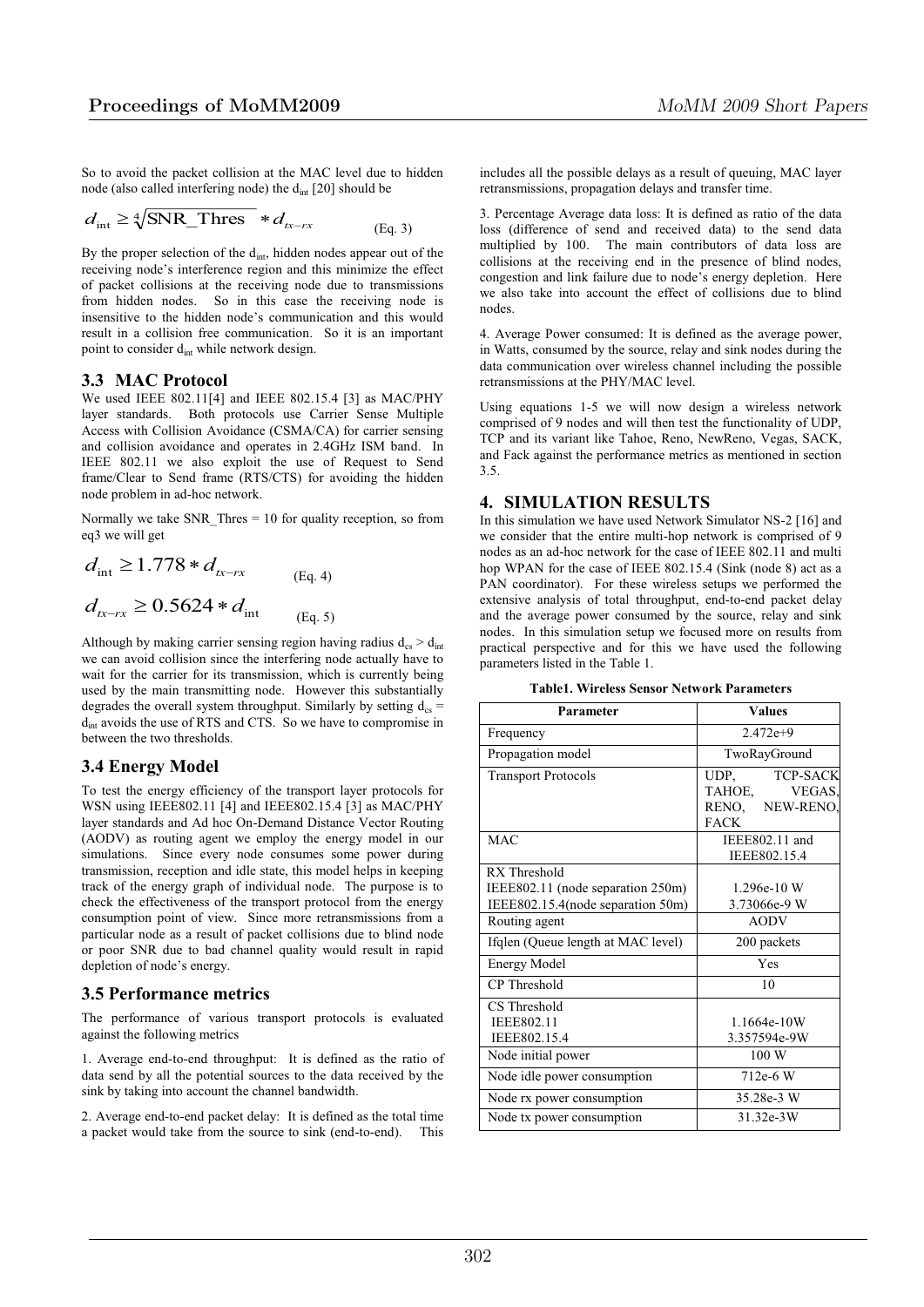| Node sleep power consumption<br>0.001W |
|----------------------------------------|
|----------------------------------------|

The values for RX Threshold and CS Threshold are calculated by using the idea presented in eqs (1- 5). Also in our case we are actually considering the amount of power consumed by nodes (MICA motes) during their communication, idle and sleep modes by enabling the Energy Model parameter. Also we are considering the case of multimedia application with a packet size of 1KB and sending rate is 400Kbps (for each source) for UDP where as for TCP it grows based on its congestion window. The simulation is performed 5 times and the results mentioned here are averaged for each particular case.

## **4.1 IEEE 802.11**

For the case of IEEE 802.11 we performed simulation for two cases

- RTS/CTS ON and
- RTS/CTS OFF

#### *4.1.1 Throughput Vs Reliability*

From Fig 1 and Fig 2 it is obvious that with RTS/CTS ON the data loss rate (due to collisions) reduces and throughput increases which results in power efficiency by eliminating the need of packet retransmission at the MAC/PHY level.



**Fig 1. Average Data Send/Received (Bytes) using IEEE 802.11 with RTS/CTS OFF/ON** 

Also among various transport protocols UDP has showed its poor reliability and throughput. Its throughput is marked to about 29.72% and 35.18% for RTS/CTS OFF and RTS/CTS ON cases and is significantly lower than TCP and its variants. Where as in case of TCP, throughput is around 86%, only TCP-Vegas showed better result in case of data reliability having 5.6623% and 3.040613% data loss respectively while others have 12-16%. But with respect to the available bandwidth of 2Mbps (effectively 1.7 Mbps [6]) the bandwidth utilization factor of TCP is poorer as compared to UDP. Also in comparison to the received number of bytes for the two cases due to packet collision, RTS/CTS OFF, at MAC level about 5.46% of the sent bytes has been lost in case of UDP while for the rest of the cases its averages around 5.5Kbytes (3-20%) which is also quite significant and is not tolerable for event driven applications and also for multimedia sensor applications where data reliability is of great concern. Fig 3 depicts the average power consumed by the source, relay and sink node during the communication.



**Fig 2. a) Data Reliability Analysis using IEEE 802.11 with RTS/CTS OFF/ON** 



**Fig 2. b) Throughput (ratio) Analysis using IEEE 802.11 with RTS/CTS OFF/ON** 



#### **Fig 3. Average Power (Watts) Consumed using IEEE 802.11 with RTS/CTSOFF/ON**

From this it would be obvious that with RTS/CTS ON the energy consumption graph of the respective nodes also drops since because of RTS/CTS ON the collisions at receiving side due to blind nodes has been dropped down in comparison to RTS/CTS OFF case where nodes on the average consume 1-3% higher energy because of retransmissions. And this 1-3% difference is quite significant especially when we talk about the longevity of such networks.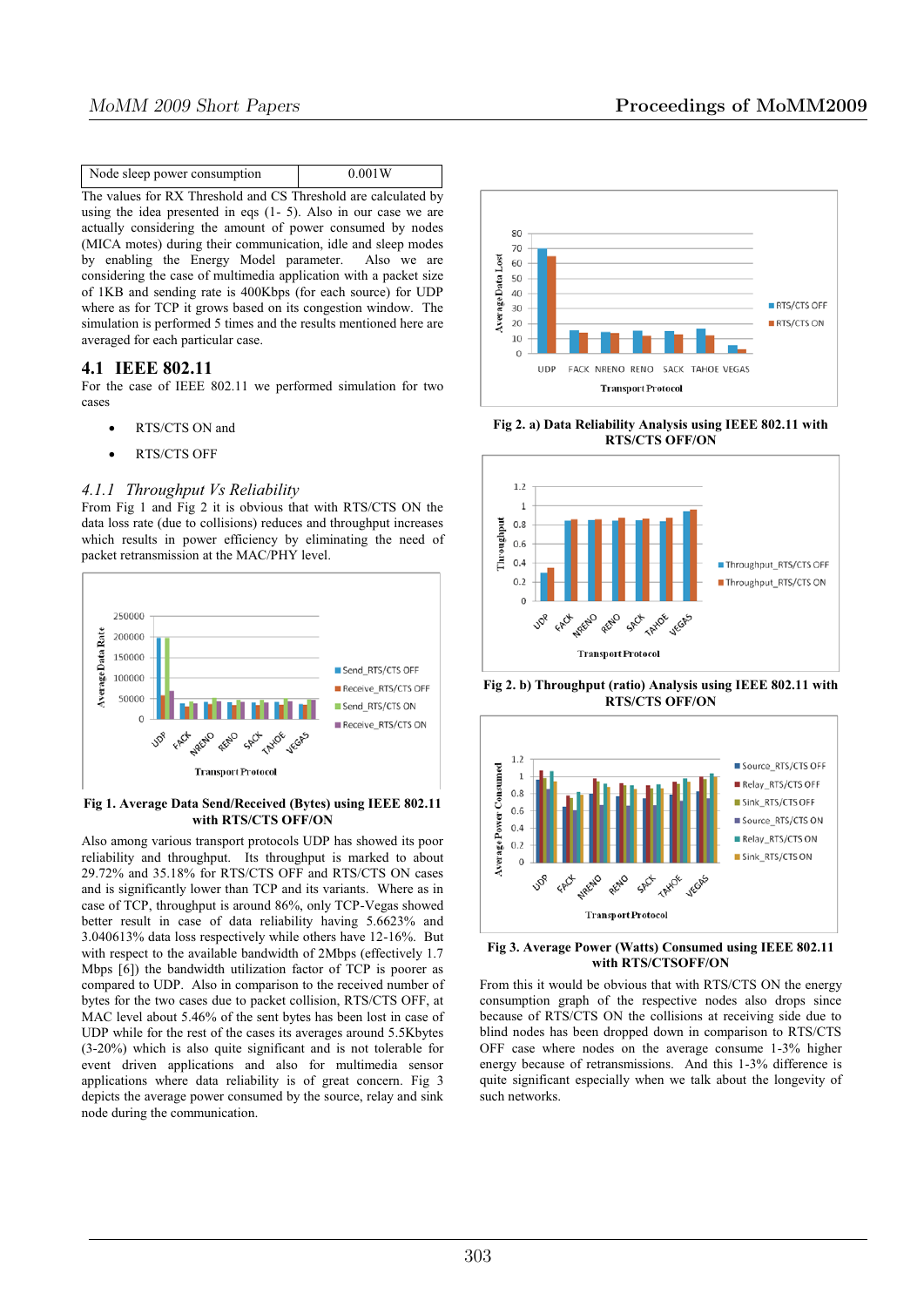#### *4.1.2 End-to-End Packet Delay*

As we are concerned with multimedia traffic so we can see from Fig4 that with high data rate the data is queued at the MAC level due to congestion and MAC level retransmissions and this queued delay is more dominant in node's average end-to-end packet delay behavior. Also with the inclusion of RTS/CTS ON the sources actually have to wait for the carrier sense before actually start transmission. And for that reason we have seen that with RTS/CTS ON the average end-to-end packet delay has been increased. UDP amongst all again showed poor results in both cases because in case of UDP the CBR traffic source kept sending data packets of size 1KB at a rate of 400Kbps. Where as TCP on the other hand has an average end-to-end delay of more than 120msec and is still did not meet the objectives of multimedia traffic (for voice  $\leq$  120msec).



**Fig 4. Average End-to-End Packet Delay Analysis using IEEE 802.11 with RTS/CTS OFF/ON** 

## **4.2 IEEE 802.15.4**

For IEEE 802.15.4 we evaluated the transport protocols for multihop WPAN targeting multimedia applications with RTS/CTS ON. The evaluation is made against the performance metrics discussed in section 3.5.

## *4.2.1 Throughput Vs Reliability*

From Fig 5a and Fig 6 it is obvious that Tahoe and Reno performed well in comparison to UDP and other TCP variants having lowest percentage data loss of 18.878% and 19.1011% or having high throughput ratio.



**Fig 5. a) Average Data Send/Received (Bytes) using IEEE802.15.4** 

The UDP has a percentage data loss of 19.54% which is far better in comparison to the IEEE802.11 case where the percentage data loss was 65-70%.



**Fig 5. b) Throughput (ratio) Analysis using IEEE802.15.4** 

From Fig 5b the average throughput of UDP and TCP variants is in the range of 80%. Also for the UDP over IEEE 802.15.4, the throughput result seems promising in comparison with a case of IEEE802.11where it was in the range of 29-35%.



**Fig 6. Data Reliability Analysis using IEEE 802.15.4** 

As we can see from Fig 7 that the average power consumed by the source, relay and sink nodes in WPAN configuration of IEEE 802.15.4 consumes less than half power unit (0.5 Watt).



**Fig 7. Average Power (Watts) Consumed using IEEE 802.15.4**  Although in IEEE802.15.4 configuration the source node sending rate is 250Kbps (less than the rate (2Mbps) set by IEEE802.11) but still the ratio of successfully received data rate for IEEE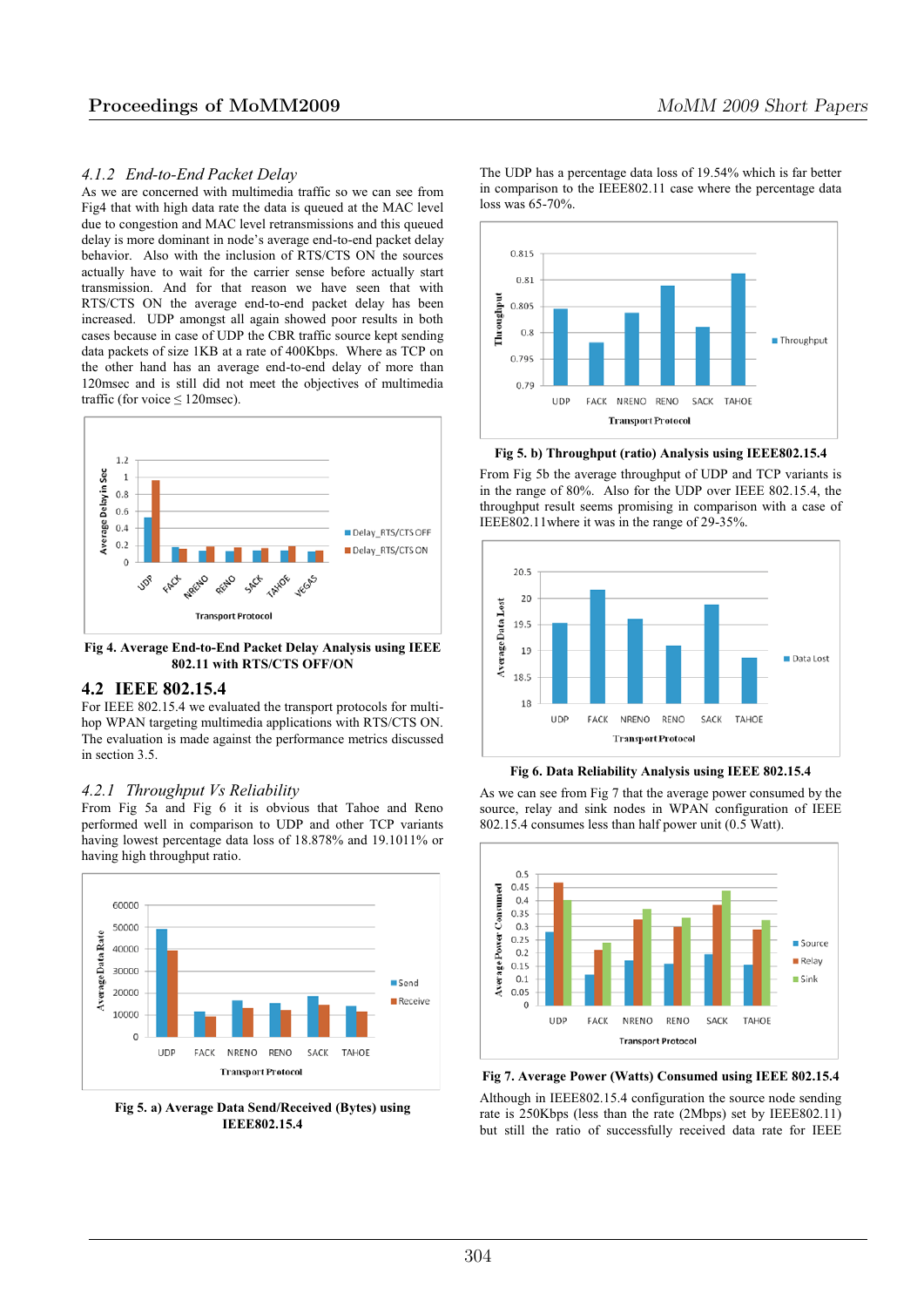802.15.4 is better as compared to IEEE 802.11, and this ratio entirely defines why the nodes having IEEE802.15.4 consumed less power in comparison to the case of IEEE 802.11.

## *4.2.2 End-to-End Packet Delay*

From Fig 8 we can see that the except SACK, NRENO and TAHOE rest all have an end-to-end packet delay of more than 200msec which is again not suitable for wireless multimedia and event driven applications.



**Fig 8. Average End-to-End Packet Delay Analysis using IEEE802.15.4** 

## **5. DISCUSSION AND CONCLUSION**

In this paper we tried to map the impact of MAC/PHY layer protocol on transport protocol functionality, for which we had taken a case of multihop wireless ad-hoc and WPAN for IEEE802.11 and IEEE802.15.4. We actually imposed every possible physical constraint to these networks like the sense range, interference range, bandwidth etc. We also investigated the power consumption of independent nodes in these networks just to graph the power efficiency of these transport protocols. Following conclusions have been drawn from the above simulations

## **5.1 IEEE802.11**

Following are the conclusions drawn for the case of IEEE802.11

- With RTS/CTS ON average throughput is increased
- With RTS/CTS ON average packet drop rate is reduced.
- With RTS/CTS ON average end-to-end packet delay is increased.
- With RTS/CTS ON average 1-3% energy efficiency is achieved.

## **5.2 IEEE802.15.4**

Following are the conclusions drawn for the case of IEEE802.15.4

- UDP performed well having high throughput and lower average data loss in comparison to IEEE802.11 with RTS/CTS ON/OFF.
- Approximately on an average 2-4% more data loss was observed in case of TCP variants in comparison to IEEE802.11.
- For UDP average end-to-end packet delay dropped to a value approximately half to the case of IEEE802.11 with RTS/CTS ON.
- Similar improved average end-to-end packet delay behavior was also observed in case of TCP variants.
- Significant reduction in average power consumption is observed in comparison to IEEE802.11.

We have seen from the above results that there seems to be a direct relationship between the PHY/MAC layer and Transport Layer protocols for getting high throughput and minimal end-toend packet delay. For achieving these objectives we have to take following things into account

1. While network planning the transmitting and receiving node's distances should be calculated according to the equations (1-5) to minimize the packet retransmissions as a result of collisions at the receiving node due to hidden node's transmissions. Here packet retransmission not only introduces the delay but also increase the average per packet power required for successful communication.

2. Also to overcome the effects of hidden node the RTS/CTS should be used at the MAC/PHY level.

3. Another factor, although we did not mention or evaluated above, is the idea of how long the packet is in MAC buffer (buffer delay) and the actual packet processing time (the time the MAC layer receives packet from the network layer to the time it successfully transmit the last bit of the packet). This helps in combating against the end-to-end packet delay challenge by the use of estimation theory for packet processing time at intermediate node.

4. Also from the results it is obvious that a considerable amount of data was lost at MAC/PHY layer protocol, which then reduced the reliability of the transport protocol. The data loss mainly occurred either due to congestion and collisions. Since we addressed the issue of hidden node (means no packet collision at the receiving end) the only thing left was the loss due to congestion. Ideally the protocol should control the rate of data flow and if some data has been lost there should exist some rapid data recovery mechanism. So a need of such data recovery mechanism is necessary.

5. The transport layer protocol should also have a clear picture of the wireless channel quality (packet error rate, PER) so that it is aware of the reason of data loss. Again in this case it will be guided by the MAC/PHY layer.

In summary for achieving high throughput and data reliability for a transport protocol we have to relate the functionalities of the two layers (cross-layering). Merging the functionalities of the two layers enables the transport layer protocol to handle the data more efficiently and delivers it to the destination node more reliably with minimal delay. Also in case of data packet lost which results either due to collisions, crosstalk or path failures due to node's energy depletion etc. would invoke fast data recovery mechanism for retrieving the lost data packet with in marginal time limits without affecting the application's QoS. Based on this point we can predict our future research direction. Our next objective is to implement a transport protocol for wireless multimedia applications that guarantee high throughput by having effective congestion control mechanism while simultaneously provide high